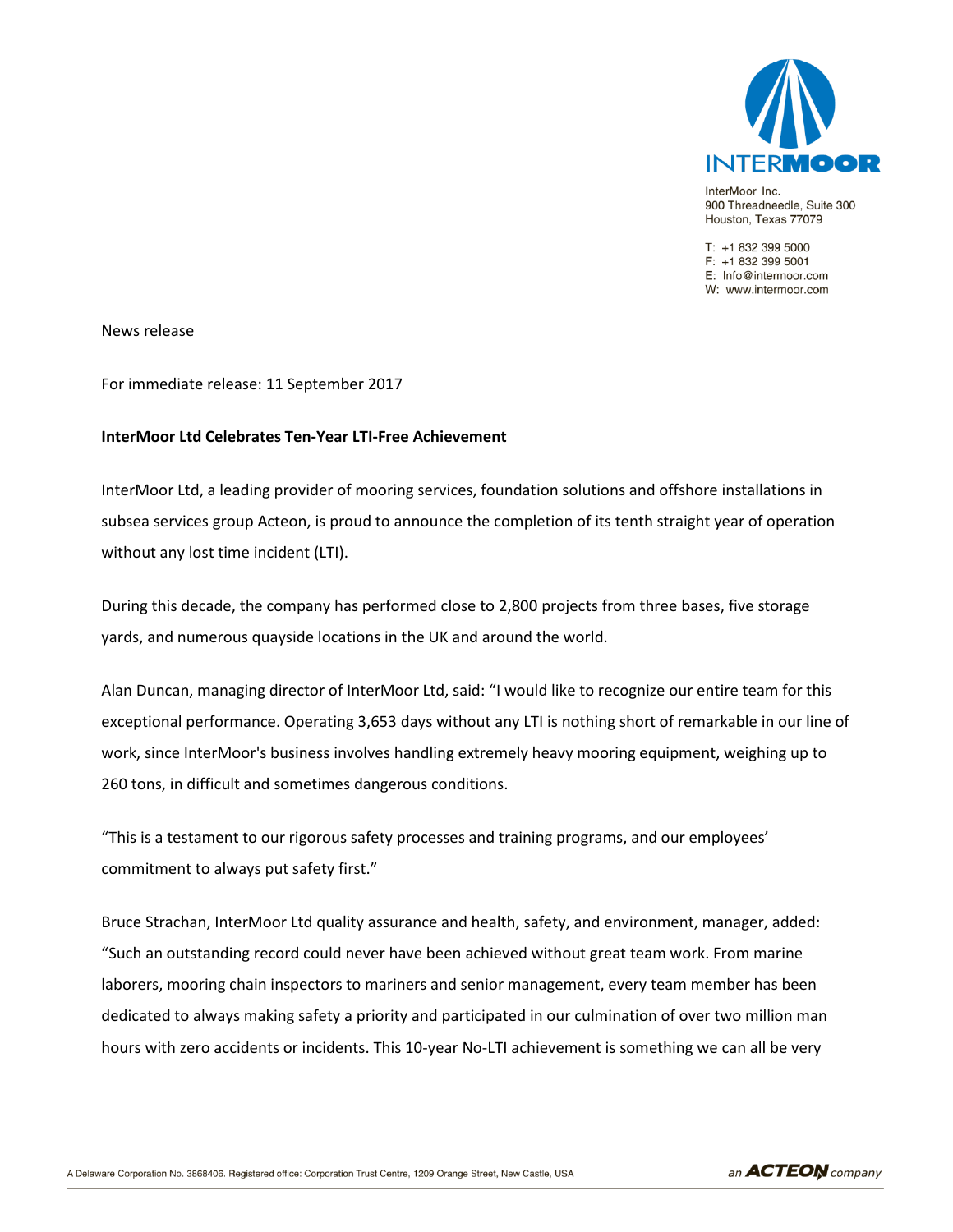proud of. We aim to continue our incident-free operations, to nurture our solid safety culture and to ensure that our employees are always safe."

InterMoor UK Operations is certified to ISO9001:2015, ISO14001:2015 and OHSAS18001:2007.

-ends-

For more information, please contact: Florence Kosmala, Global Marketing Manager, InterMoor T: +1 832 399 5070 E: [florence.kosmala@intermoor.com](mailto:florence.kosmala@intermoor.com)

**InterMoor,** an Acteon company, is the leading mooring, foundations and subsea services provider delivering innovative solutions for rig moves, mooring services and offshore installation projects. We support operators and contractors worldwide with our engineering, fabrication, shore base, survey and positioning, and inspection services to truly provide customized solutions that reduce cost, time and risk. More a[t www.intermoor.com.](http://www.intermoor.com/)

## **About Acteon**

Acteon provides a range of global subsea services from surveying, installation, asset integrity management through to decommissioning. Acteon's companies are 2H Offshore, Aquatic, Claxton, Clarus Subsea Integrity, Conductor Installation Services (CIS), Core Grouting Services, InterAct, InterMoor, J2 Subsea, LDD, LM Handling, MENCK, Mirage Machines, NCS Survey, Offshore Installation Services (OIS), Probe Oil Tools, Pulse Structural Monitoring, Seatronics, Subsea Riser Products (SRP), TEAM Energy Resources and UTEC Survey. Acteon's companies share knowledge and experience to add value and create effective, tailored solutions for clients across four business segments: survey, monitoring and data; risers and moorings; seabed foundation technologies; and project support services.

Learn more at [www.acteon.com](http://www.acteon.com/)

**About subsea services**